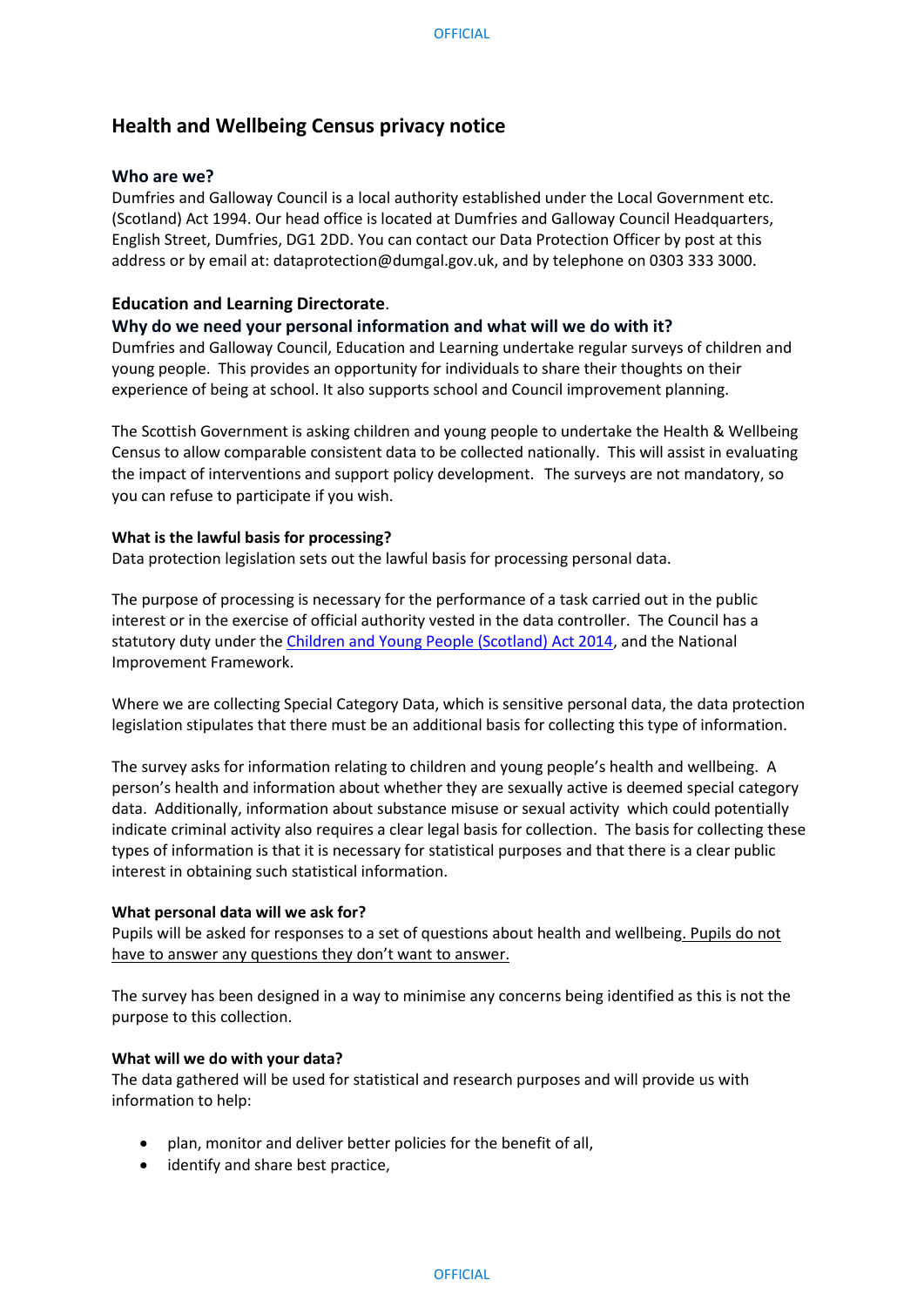• drive improvement at a local level and to help monitor the progress of national policies

Once the survey is complete the data will be securely downloaded from SmartSurvey by Dumfries and Galloway Council, the Controller of this information in terms of data protection legislation. Smart Survey are GDPR compliant and host their data in the UK. Further information can be found here <https://www.smartsurvey.co.uk/gdpr>Your progress is automatically saved after each page when completing the survey. This means that responses provided will be saved and submitted on your behalf, even if the survey was not completed.

The information will be securely shared with the Scottish Government for statistical and research purposes. The Scottish Government may then share this data with internal and external partners for statistical and research purposes and only in circumstances where the sharing is lawful and ethical.

Information will not be made publicly available at a level which allows identification of an individual.

You can obtain further information from th[e Scottish Government on the Health and Wellbeing](https://www.gov.scot/publications/health-and-wellbeing-census-2/)  [Census](https://www.gov.scot/publications/health-and-wellbeing-census-2/) and how they will use your data by accessing the links published on their website:

#### **Who do we share your information with?**

The Parental Involvement and Engagement Census survey asks for your Scottish Candidate Number (SCN) so that survey data can be linked to other information held on your pupil record. The linked data will also be shared between Dumfries and Galloway Council and the Scottish Government for statistical analysis and research purposes. The Scottish Government in turn may allow third party organisations, such as researchers or charities, access to this information.

More information on how the Scottish Government will use this information as well as the details of their own Privacy Statements can be found on their website

#### **How long will we retain information about you?**

We only keep your personal information for the minimum period amount of time necessary. Sometimes this time period is set out in the law, but in most cases it is based on the business need. We maintain a records retention and disposal schedule which sets out how long we hold different types of information for.

In this instance however, the personal data we hold about your health and wellbeing will be stored for longer periods as the data will be processed solely for archiving purposes in the public interest, scientific or historical research purposes or statistical purposes and is subject to implementation of the appropriate technical and organisational measures required by the UK GDPR in order to safeguard the rights and freedoms of individuals.

#### **What are your rights under data protection law?**

**Access to information** - you have the right to request a copy of the personal information that we hold about you.

**Correcting your information** - we want to make sure that your personal information is accurate, complete and up to date. Therefore, you may ask us to correct any personal information about you that you believe does not meet these standards.

**Deleting your information** - you have the right to ask us to delete personal information about you where: